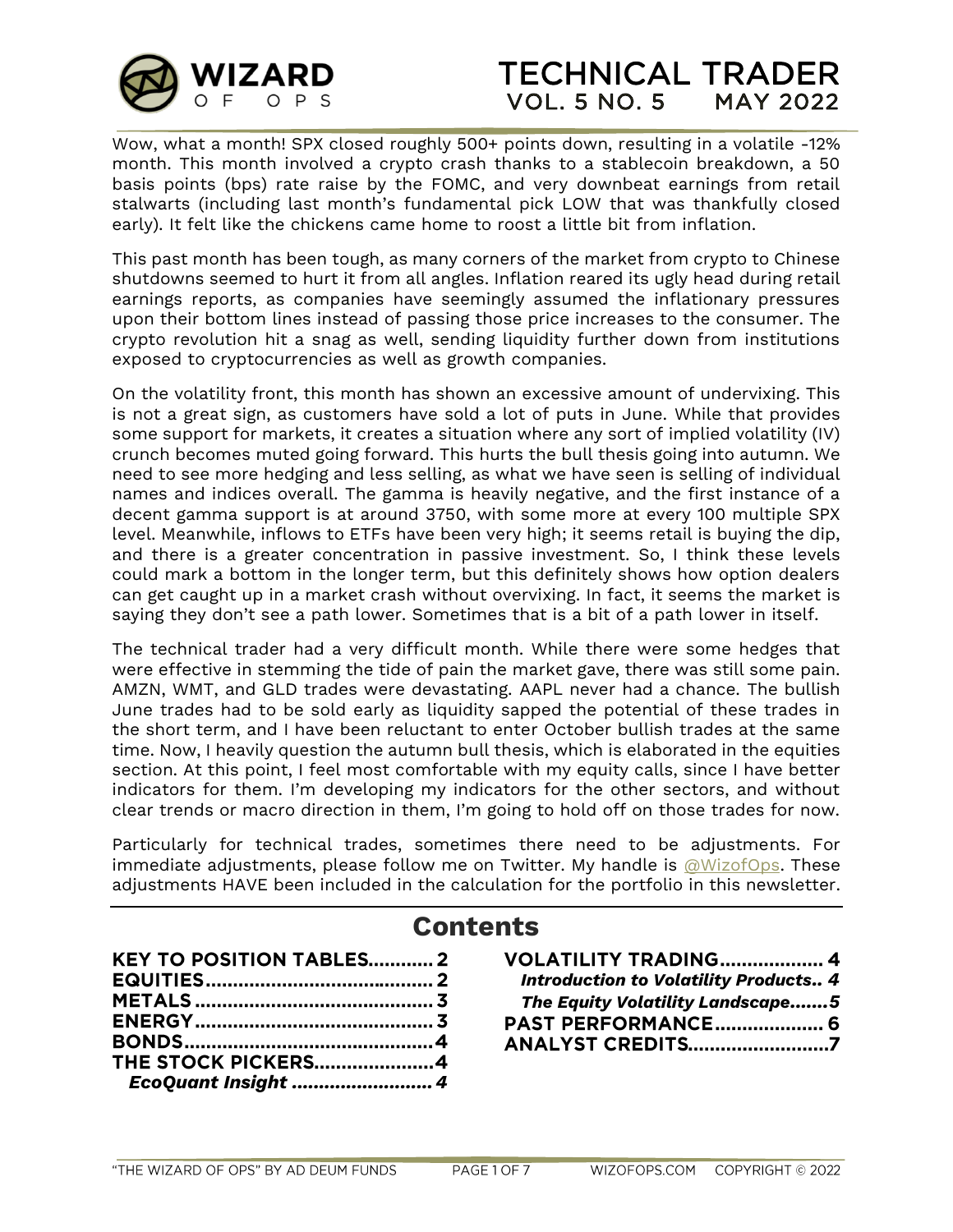

# **KEY TO POSITION TABLES**

| <sup> </sup> Stock Name       | <b>Primary Analyst</b> | Other Analysts for Confirmation |  |  |
|-------------------------------|------------------------|---------------------------------|--|--|
| $\mathsf{Long}$ Term Position |                        |                                 |  |  |
| <b>Short Term Position</b>    |                        |                                 |  |  |

#### **EQUITIES Position Table:**

| SPX       | EcoQuant<br>Insight     | Hadik: Insiide<br>Track  |
|-----------|-------------------------|--------------------------|
| Long Term | Bearish                 | Consolidation in<br>Fall |
|           | Short Term   Rangebound | <b>Bullish</b>           |

**The Long-Term Trade:** None at this time.

**Thesis:** Last month I was expecting a nice leisurely glide upward, but then the drop started as Jerome Powell stated there would be a 50bps rate hike which shook markets. After the initial drop in markets, we took a stroll down bear lane, dropping .5-1% every day it seemed. Because of the consistency of the drop, VIX didn't react. Part of the calculation of IV and consequently VIX is variance of the daily returns. If the daily returns are the same over a period, the IV declines. That's what we are facing right now. IV declining as the moves become repetitive, even though they are down. This is the sign of an impending carry crash.

Because of that, I'm pretty scared to go ultra-bullish, and might have to make sure there are bearish hedges on anything we do. In fact, I have to cancel the autumn bull. I want to see how this upcoming week goes, but after the past month we need the realized volatility to decline past the implied. If that doesn't happen this week, we are looking at possibly an autumn bear.

From an individual strike standpoint, institutions have sold the 4000, 3800, 3750, 3700, 3600, and 3500 strikes pretty

hard. The greatest of those is the 3700 strike. Further, they have bought a lot of 3900 and 3870 puts. So while VIX is declining, it is safe to say we are going to be dragged into a positive gamma zone from a dealer standpoint. That means moves will be hard to come by, especially to the downside. It is the reverse of the sold call phenomenon, but the difference is calls are not being bought. So there is nothing to give pressure to the downside, just "put walls" to keep the market from going down. That means as it stands, we shouldn't move, and perhaps drift to the upside since there is little resistance. 4000 presents some resistance, all those strikes listed above will prove to be supports as the market figures itself out.

My hope is that as this happens, the market finds itself not moving much, and realized volatility drops faster than IV, prepping for a rally. But that is a pipe dream right now until we see it happening. In the meanwhile, since equities seem to be the area I'm most in tune with, I will put on a rangebound trade, but with a downside hedge that will help in case we have more wild days.

We will also have a crash hedge on. See the volatility section for more details on that.

#### **The Short-Term (1-Month) Trades**:

Buy 5 SPY 17Jun22/31May22 350/360 diagonals at \$1.71 debit. This uses \$5000 in capital.

Buy 10 SPY 17Jun 280 puts @\$.24 debit. This trade uses \$240 in capital.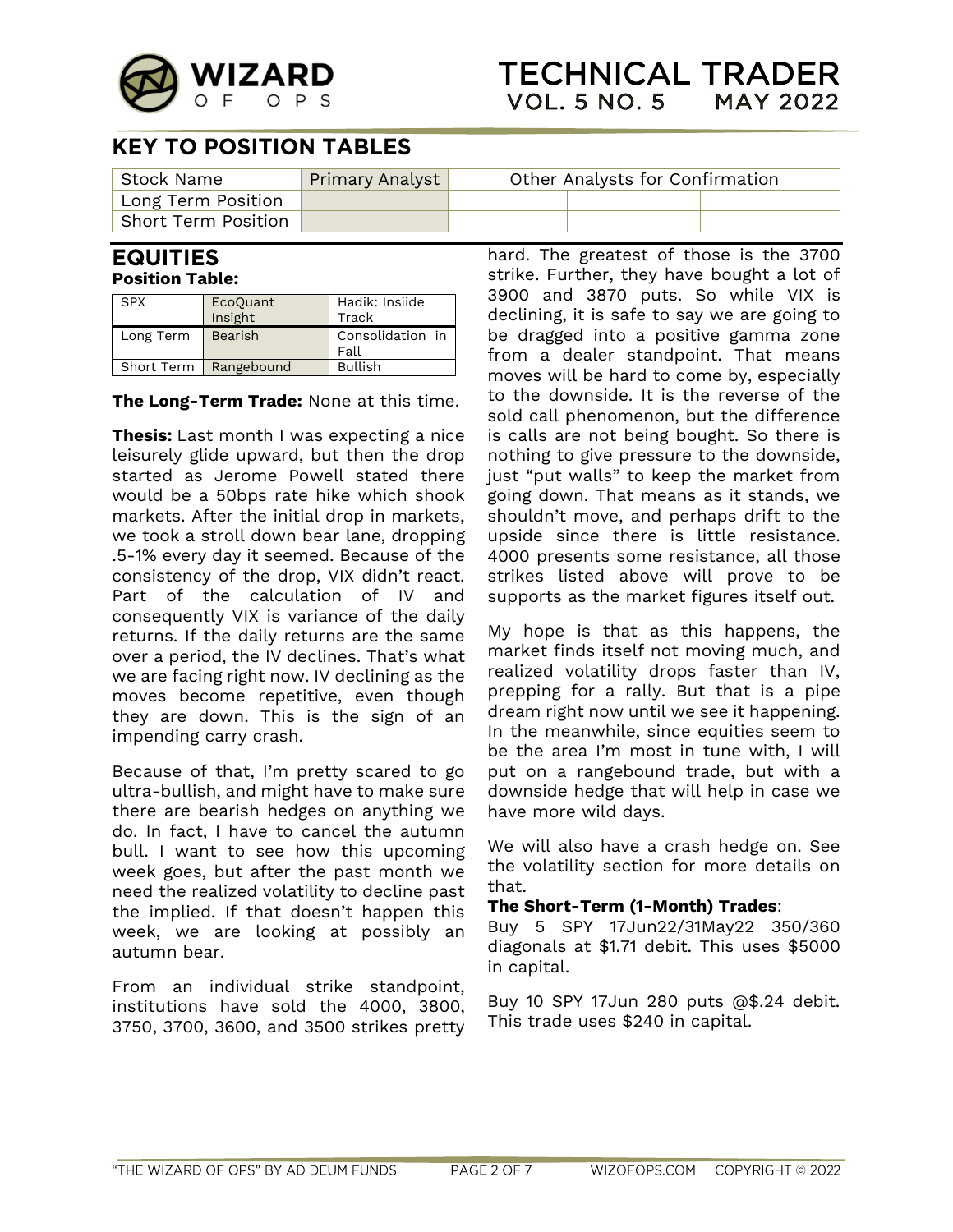

### **METALS Position Table:**

| GLD, SLV, GDX | Hadik:<br>Insiide Track | EcoQuant<br>Insight |  |
|---------------|-------------------------|---------------------|--|
| Long Term     | <b>Bullish</b>          | Rangebound          |  |
| Short Term    | <b>Bullish</b>          | Rangebound          |  |

### **The Long-Term Trade:** None at this time.

**Thesis:** Last month was a disaster. Metals are not so much an inflation hedge as they are a real rates hedge. When real rates drop, (which means inflation goes up faster than nominal rates), gold goes up. The inverse happens, gold drops. Interest rates have been skyrocketing a lot faster than I thought they would, implying I felt the Fed was acting too slowly (which I have said in previous newsletters I believed to be the case). The market took matters into its own hands and interest rates skyrocketed faster than the Fed wanted to raise them. As a result, gold dropped. I think inflation will level off but interest rates can continue to rise as FOMC members talk with hawkish tones. The true inflation hedge is bullish metals, bearish bonds in a 1-1 ratio. As I absorb

#### **ENERGY Position Table:**

|                   | UNG, USO EcoQuant Insight   Hadik: Insiide Track |                        |      |
|-------------------|--------------------------------------------------|------------------------|------|
| Long Term Bullish |                                                  | Bearish                |      |
|                   | Short Term   Rangebound                          | Bearish<br>Topping UNG | USO. |

**The Long-Term Trade:** None at this time.

**Thesis:** Energy has been rangebound for a while. USO has been rejected at the 82-84 level for quite some time and been supported by the 72-74 area. So why not try to take advantage using a double calendar? If we hit an upside target (which would indicate breakout) there are several adjustments we can make. We can take off the winning calendar while selling puts on the "losing" calendar. It will help collect profits. Please only do this trade if

### **TECHNICAL TRADER VOL. 5 NO. 5 MAY 2022**

this information, I will form a strategy better capable of capturing an inflation thesis. It might be convex gold and bonds in opposite directions.

Nominal vs. Real Interest Rate vs. Inflation



In this chart, Inflation (red), nominal interest rates (black), and real interest rates (blue) are plotted together. Real Interest rates are inversely correlated with gold.

#### **The Short-Term (1-Month) Trades:** None at this time.

you are paying attention to Twitter for adjustments.

As for UNG, it has looked like it is about to turn a corner to the downside. As the weather gets warmer, I'd imagine natural gas is going to take a hit. Starting up wells again will also contribute as the labor market cools. Really, natural gas prices are a result of inflation in the labor market, so when interest rates rise and jobs become scarcer, I can imagine natural gas prices will come down. But I'm not going to act on that yet since that is a much more long-term thesis.

**The Short-Term Trade:** Buy 10 USO 3Jun22/17Jun22 77/87 double calendars @\$2.07 debit. This trade uses \$2070 in capital.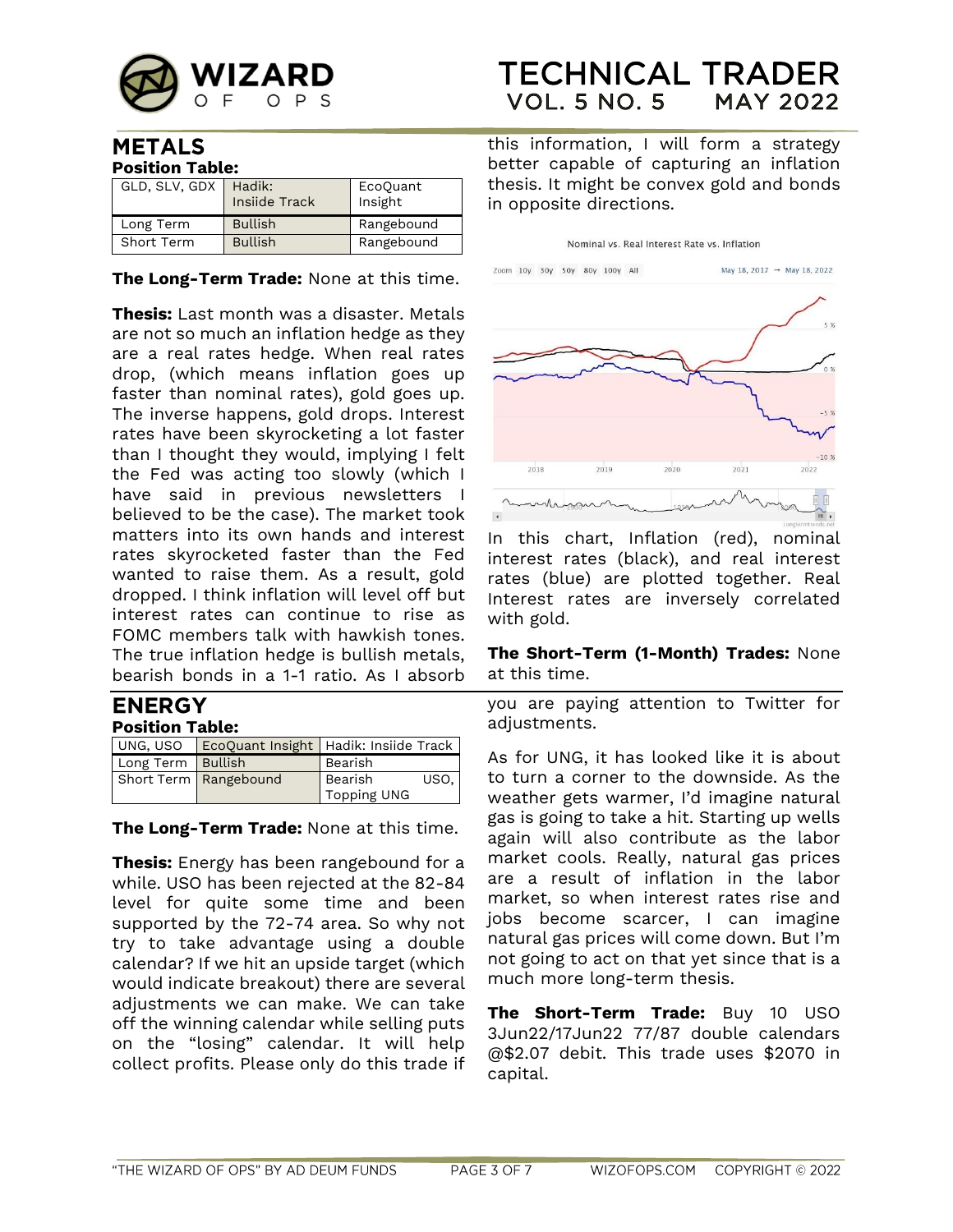

### **BONDS Position Table:**

| TI T                   | Hadik: Insiide | EcoQuant  |  |  |
|------------------------|----------------|-----------|--|--|
|                        | Track          | Insight   |  |  |
| Long Term              | Rangebound     | Bearish   |  |  |
| Short Term   Bottoming |                | Bottoming |  |  |

**The Long-Term Trade**: No long-term trade at this time.

**Thesis:** In credit markets, we are seeing high yield credit spreads expand. This is a sign of poor credit liquidity and would result in a bond selloff. Equities last

# THE STOCK PICKERS

# <span id="page-3-0"></span>*EcoQuant Insight*



Image source: EcoQuant Insight.

### **New Trade Idea:**

Trade ideas to come Monday on WizofOpsVIP Twitter.

### **Old News:**

**China Large Cap ETF (FXI)**

**Wizard of Ops Commentary:** China is still in trouble, but they are using monetary

**The Trade:** Hold 10 17Jun22 FXI 30/26 long put verticals @\$.73. That's \$730 in capital.

**The Plan:** Risk full capital. Sell when 200% gain.

## <span id="page-3-1"></span>**VOLATILITY TRADING** *Introduction to Volatility Products*

**VIX** – a 30-day measure of implied volatility based on SPX options. While you cannot trade this as a stock, it represents month dropped hard in an unexpected fashion (to me) and held bonds up in the short term. Bonds have led equities over the past several months, and bonds have been modestly bullish during May. Again, I don't have an edge here yet, so I'm going to hold off on anything here since all it will take is an FOMC speaker to say something hawkish and bonds will resume their descent. Because I have no edge, I'm staying away for now.

**The Short-Term Trade:** None at this time.

policy to keep their stock market afloat. This trade is yielding some profits, but keep an eye on it as China re-opens.

#### **Amazon Inc. (AMZN)**

**Wizard of Ops Commentary:** AMZN earnings destroyed the stock, even though they weren't the worst earnings in the world. Regardless, we had a trade that allowed for 5% downside and what we got was immediate 33% downside. Some hedges saved a lot of the losses, but make no mistake, this is a disastrous trade at this point. I think cash-flow positive tech will have a slight bounceback, but at this point I will sell when we get to the vertical strikes, and use this trade as a bullish market hedge going forward.

**The Trade:** Hold 1 21Oct22 AMZN 2700/2800 short put verticals @\$33.00 That's \$6760 in capital.

**The Plan:** Sell when AMZN reaches 2700-2750 area.

the fair price of a product only institutional investors can trade called variance swaps. When you have a VIX of 30, and you buy/sell a variance swap, you are betting that the realized volatility will be over/under 30% annualized in 30 days.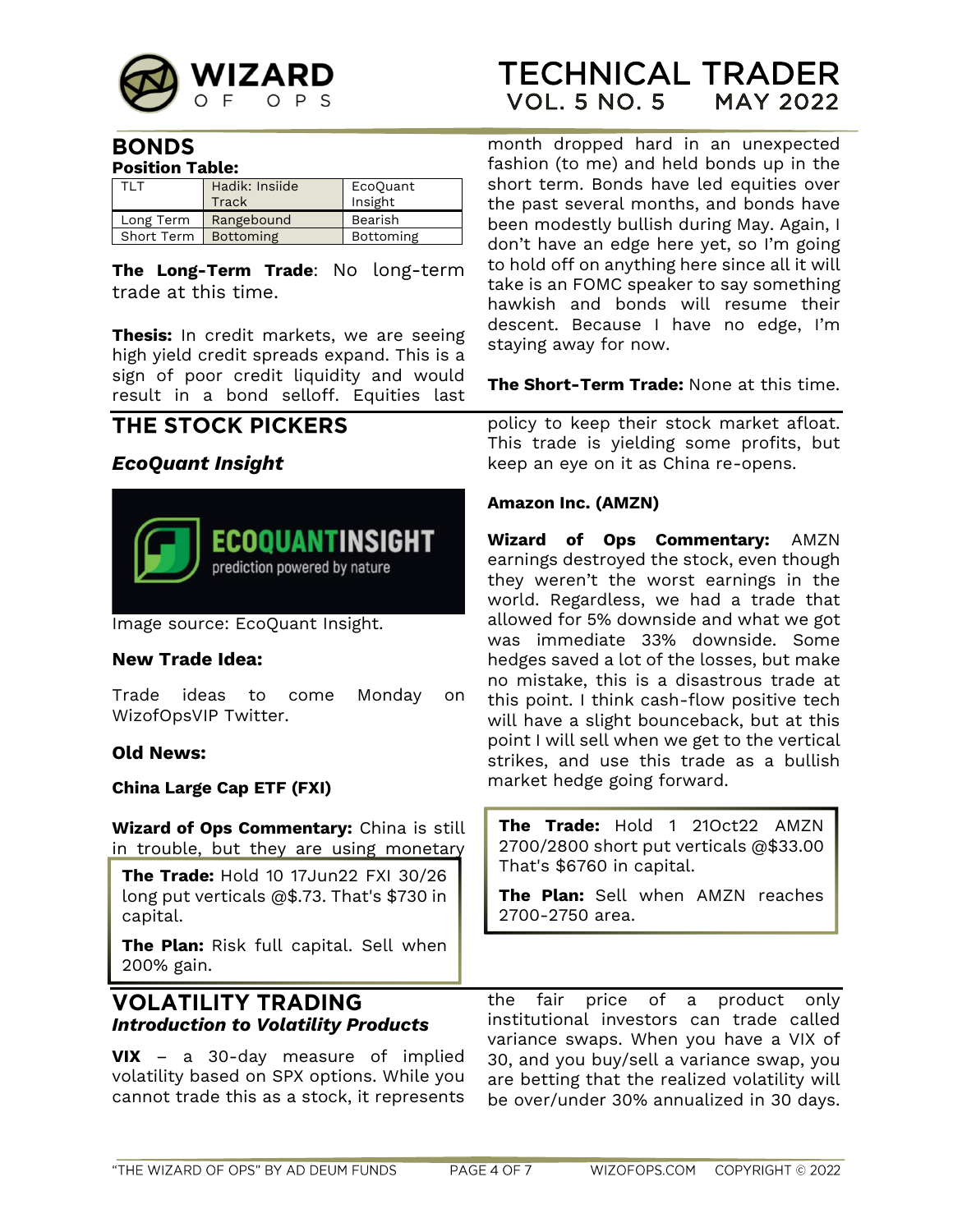

2 out of 3 months, you win by selling that var swap, so typically pension funds and insurance companies will execute this strategy. Funds sell var swaps like crazy… but the payment on the swap is the difference between the realized volatility and the purchase price, so those months when realized var is 80 are bad months for pension funds, particularly Canadian ones.

There is a clear correlation between the VIX and percent change in SPX. Sometimes VIX runs higher than the SPX change implies. I call that "overvixing". The opposite is "undervixing". When the market overvixes, typically it meanreverts strongly with an SPX rally and a VIX drop. When the market undervixes, it typically doesn't strongly mean-revert; it gradually gets more and more undervixed until an event that causes an overvixed drop in SPX. So, overvixing is corrected swiftly due to market maker vanna exposure while undervixing needs a catalyst to be corrected.

**VXX** – This is a ratio of monthly VX Futures between 23 and 37 days away to try to reflect the VIX index. This is an Exchange Traded Note, so you can buy this like you would a stock. When VX futures are in contango (near term VIX is lower than long term VIX) this product degrades. In backwardation, it accumulates. As institutions buy VXX, it can accelerate the degradation or accumulation as well. Unfortunately, institutions know how this is managed and front-run its buying and selling. So, unless the market is extremely volatile, even with event risk, there is pretty much always term risk premium in the rollover.

**VX Futures** – These are bets on what volatility will be on the expiration date. This is different than a var swap, as this predicts what the implied volatility will be, not the realized volatility. Without a futures license, the way to play this is through VIX options, which are based in VX futures (with changing expirations, so please be careful when considering this).

**SPX Options** – The driving force between all of these volatility products is the implied volatility on SPX options. The VIX is derived from it, which is the basis for var swaps and VX futures, and VX Futures are what derives VXX. But all of these products can get bought and sold, so it creates situations where the tail can truly wag the dog. And last but not least…

**/ES Futures** – These are futures on the dividend adjusted value of SPX. The term structure on these cannot be read into very much, but the near term /ES futures are used to hedge the institutional positions of SPX options traders, and the no arbitrage rule states that SPX must move in concert with /ES futures. So, this product does have implications on volatility and the equity market. Not to mention /ES also has options associated with them, further complicating the landscape.

There are also a bunch of other products out there that shows the tail wagging the dog. UVXY, SVXY are examples of other ETNs that are based on VX Futures. There is VVIX, which is just an index (which cannot be traded) showing the volatility of volatility (whoa). There are many other indicators showing the volatility of other markets, like OVX monitoring the volatility of oil markets, but this section will focus on the equity volatility landscape.

### <span id="page-4-0"></span>*The Equity Volatility Landscape*

Right now, we are in a scenario that can result in a massive carry crash, like 1987 or the flash crash. My checklist for that included negative variance risk premium (VRP) and that's what we are beginning to see. This is not a typical scenario, and I cannot find a time in the past couple of decades where this has become the norm. Sure, there have been times where IV spiked, but then it **(continued on page 6)**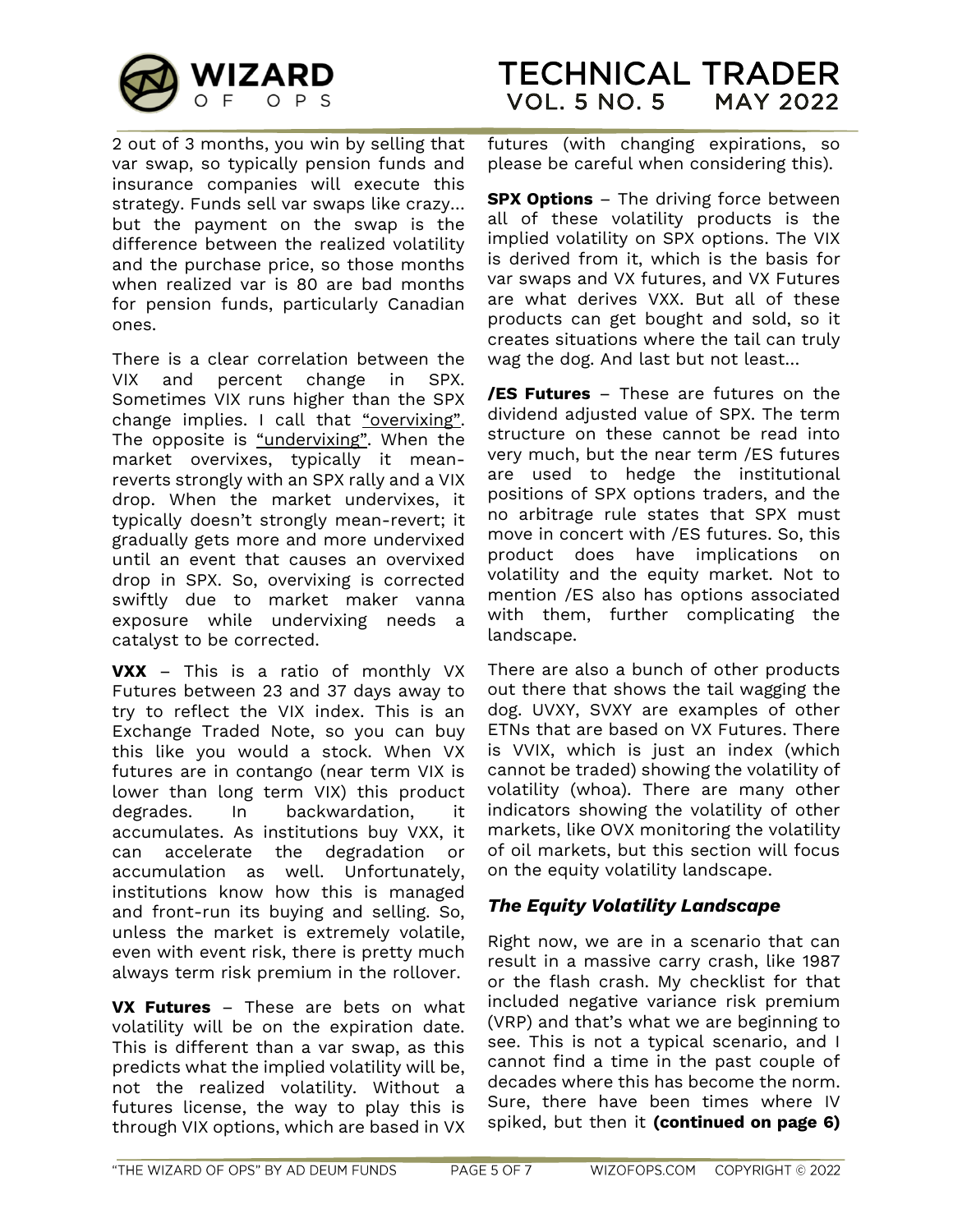

**(Volatility Trading continued)** retreated to where VRP was once again positive pretty quickly. This is different. There is no IV spike; it is an RV spike with an IV decline.

This is a pain trade for us option traders. In all honesty, the correct move (as seen in the equity section) is IV down, SPX down. That butterfly should be very effective in capturing downside, as long as it doesn't happen too fast. With the strikes above presenting support, I think those equity trades are the perfect way to play this for now.

Overall, there is a danger of a carry crash right now. IV and RV inverting, deep

negative real rates, inflationary pressures with a rising dollar at the same time, and widening credit spreads are all presenting a scary scenario that makes the market primed for a carry crash. I would quite honestly always be carrying some sort of put hedge. It is necessary at this point to buy deep out of the money puts probably every month to hedge everything you have. If there is a carry crash, everything will decline despite the economy being okay. We are beginning to see signs of this now. So *please be careful*, and hedge deep out of the money monthly. Consider it the price of doing business.

# **PAST PERFORMANCE**

This chart details past performance over a 1-year timeframe. For a comprehensive trade list, please send us an email at [info@addeumfunds.com.](mailto:info@addeumfunds.com) Open trades are not included in this chart.

| <b>Technical History (Past Year)</b> |                             |                              |                                        |                                   |
|--------------------------------------|-----------------------------|------------------------------|----------------------------------------|-----------------------------------|
| <b>Trade Type</b>                    | <b>Open Capital</b><br>(\$) | <b>Realized Risk</b><br>(\$) | <b>Realized Profit/Loss</b><br>$($ \$) | <b>Realized Percentage</b><br>(%) |
| <b>Equity Trades</b>                 | 5,240                       | 23,419                       | 3,749                                  | 16                                |
| <b>Bond Trades</b>                   | -                           | 7,233                        | (10)                                   | 0                                 |
| <b>Energy Trades</b>                 | 2,070                       | 8,348                        | 7.987                                  | 96                                |
| <b>Metals Trades</b>                 | $\overline{\phantom{a}}$    | 10.135                       | (3, 147)                               | $-31$                             |
| <b>EcoQuant Insight</b>              | 7,190                       | 7,679                        | 9,574                                  | 125                               |
| Total                                | 14,500                      | 56.814                       | 18,153                                 | 32                                |